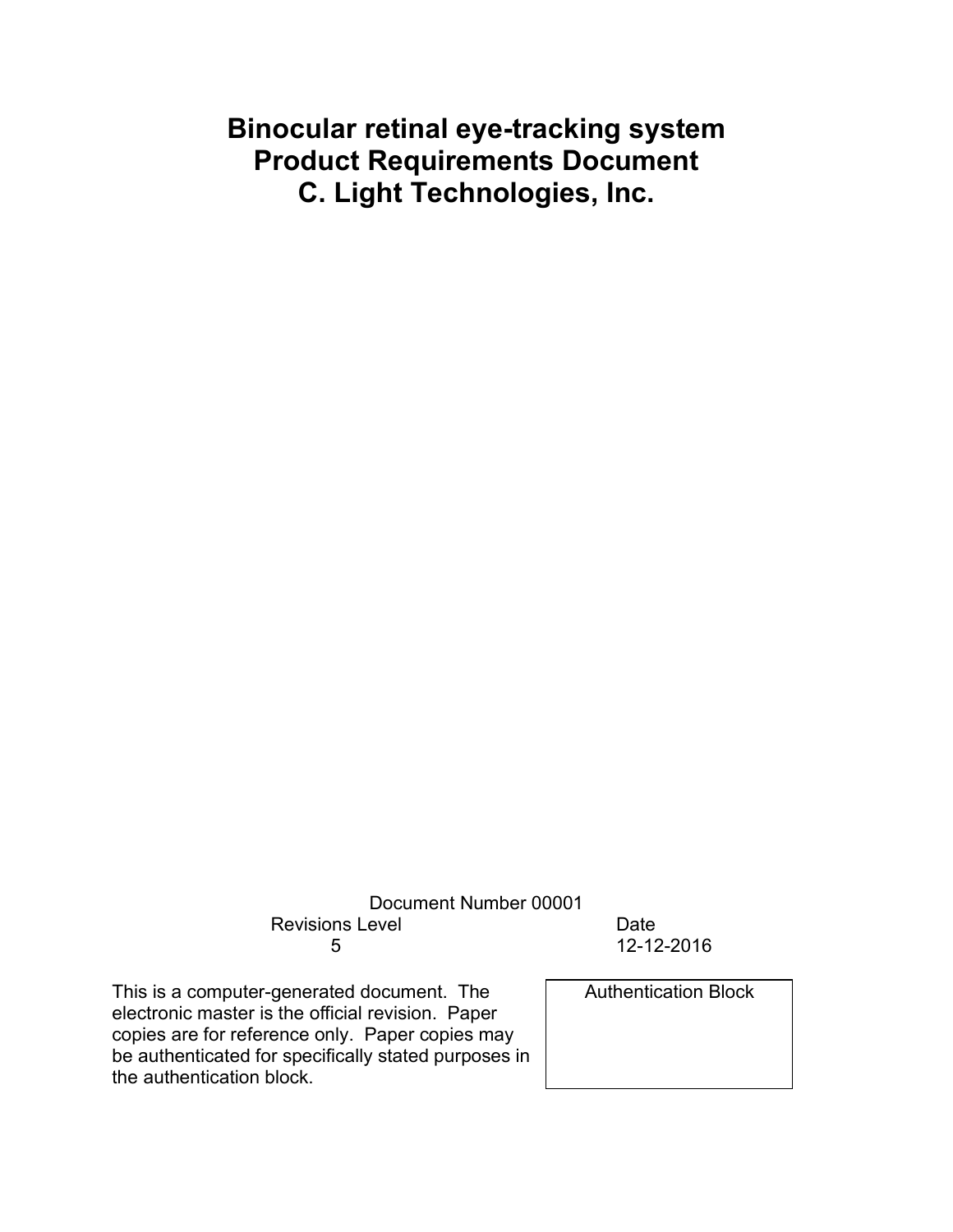# Revision History

| <b>Description</b>    | Date       | Authorization |
|-----------------------|------------|---------------|
| <b>Initial PRD</b>    | 10.28.2016 | All           |
| <b>PRD Revision 2</b> | 11.11.2016 | All           |
| PRD Revision 3        | 12.02.2016 | All           |
| PRD Revision 4        | 12.12.2016 | All           |
| <b>Final PRD</b>      | 12.17.2016 | Αll           |
|                       |            |               |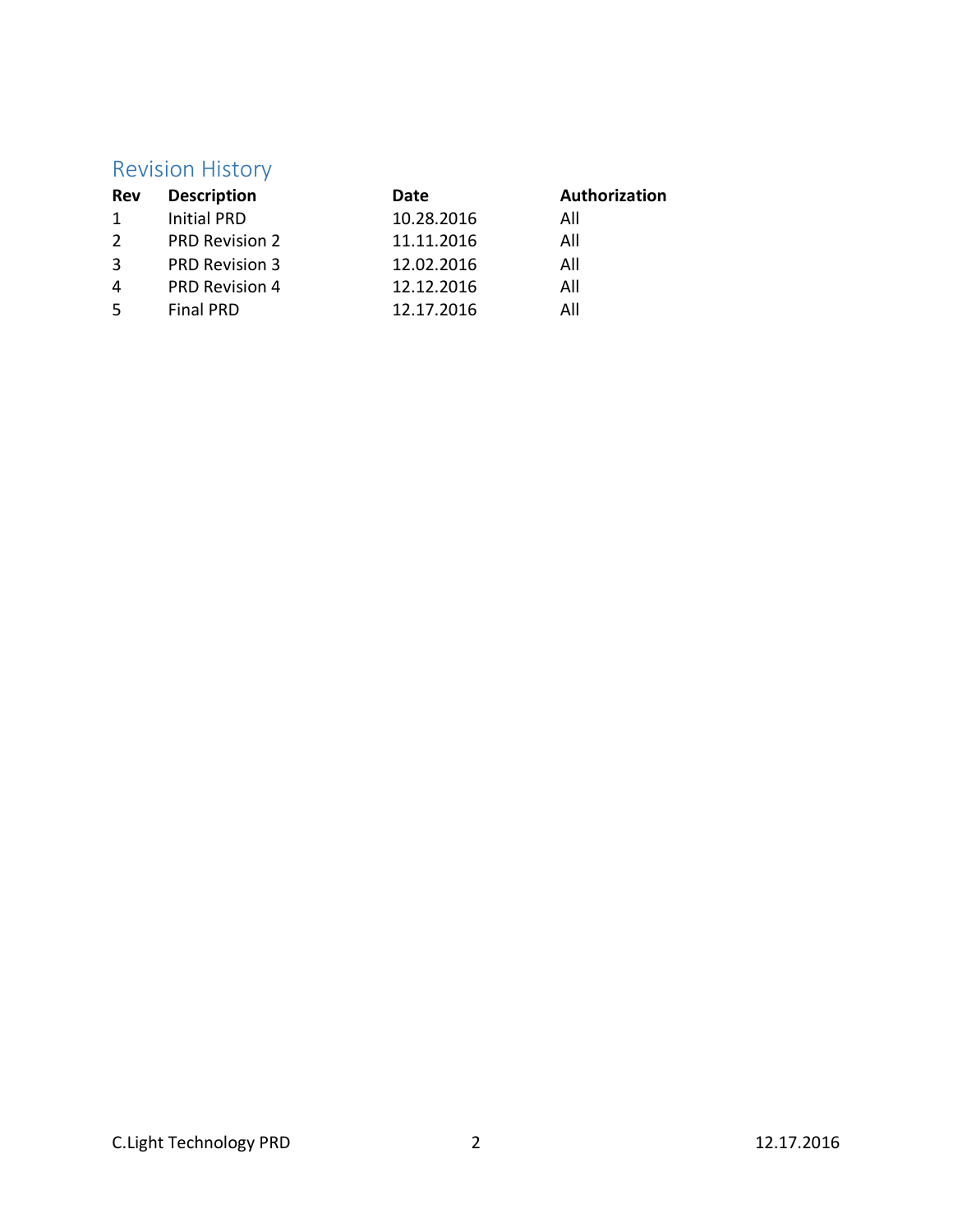# **Table of Contents**

| 1. |  |  |  |  |  |
|----|--|--|--|--|--|
| 2. |  |  |  |  |  |
| 3. |  |  |  |  |  |
| 4. |  |  |  |  |  |
| 5. |  |  |  |  |  |
| 6. |  |  |  |  |  |
| 7. |  |  |  |  |  |
| 8. |  |  |  |  |  |
|    |  |  |  |  |  |
|    |  |  |  |  |  |
|    |  |  |  |  |  |
|    |  |  |  |  |  |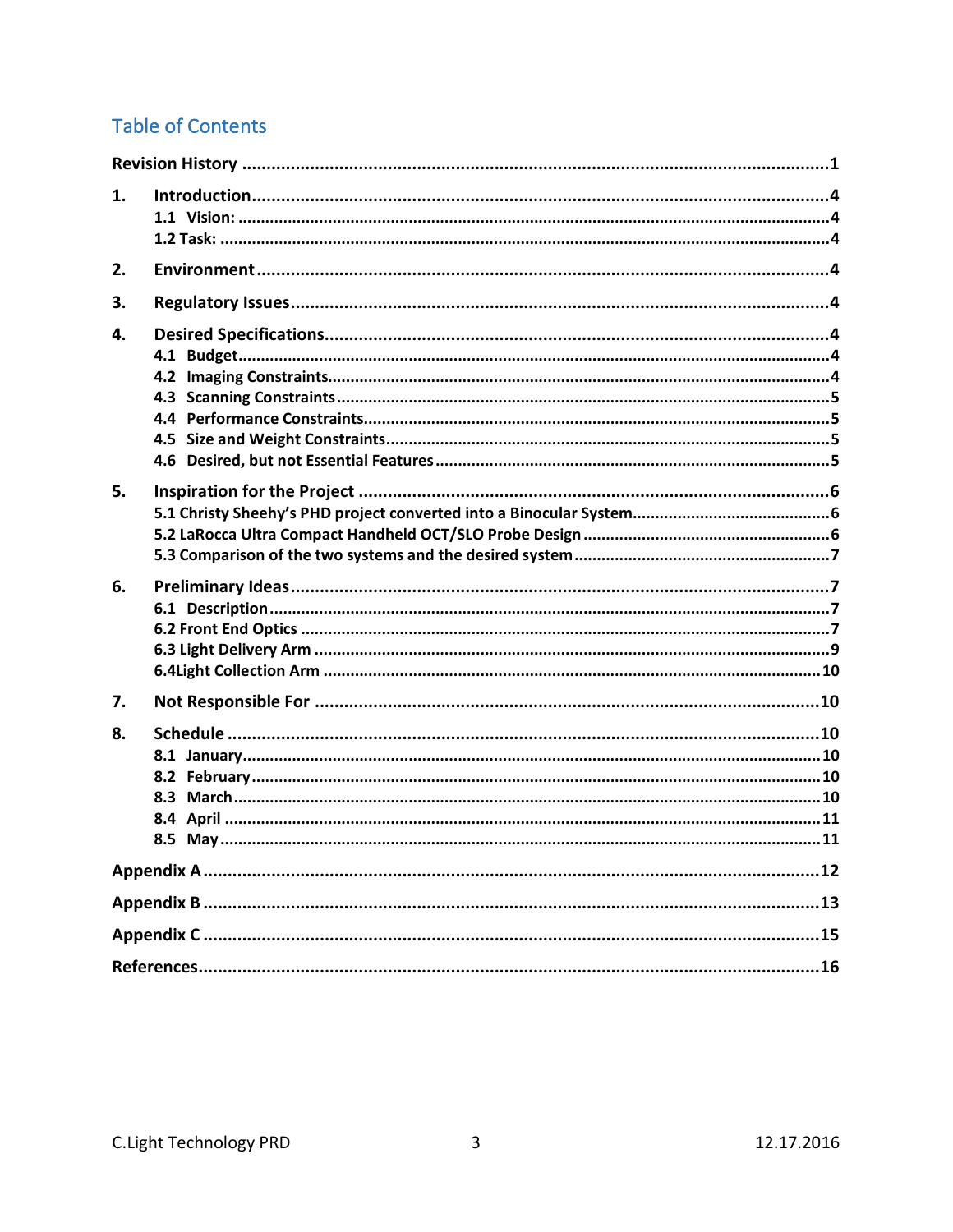# 1. Introduction

### 1.1 Vision:

The product is a binocular eye tracking system that will record fixational eye motion in athletes. This tool will be used to diagnose and monitor recovery of concussions and mild traumatic brain injuries (TBI).

### 1.2 Task:

Reduce the current size of the already built prototype, and make the device durable enough to withstand courtside/field-side use. The device must also be simple enough for an athletic trainer or technician to operate.

# 2. Environment

As a clinical device intended to be used field/court-side(i.e. on the sidelines of a soccer, football, or basketball game), it needs to operate in the following environment:

### **Temperature**

Should be able to function in open air conditions, with safety enclosure Overtop without overheating.

### **Relative Humidity**

Non-condensing – safe operation >0% - meets specifications

The device must operate under battery power.

# 3. Regulatory Issues

The prototype system is actively being used in a clinical setting using the superlum laser. Should we change laser source or wavelength, we will need to address the regulations regarding the acceptable power levels in retinal imaging.

# 4. Desired Specifications

4.1 Budget

- $\bullet$  <\$35,000
- 4.2 Imaging Constraints
	- Detector size must be 512x512 pixels
	- Operating wavelength 840 nm, with the flexibility to operate between 632 840 nm if necessary
	- The current set-up utilizes a Hamamatsu PMT $1$

 $1$  The spec sheet for the device can be found at http://www.hamamatsu.com/resources/pdf/etd/PMTmodules\_TPMO0011E.pdf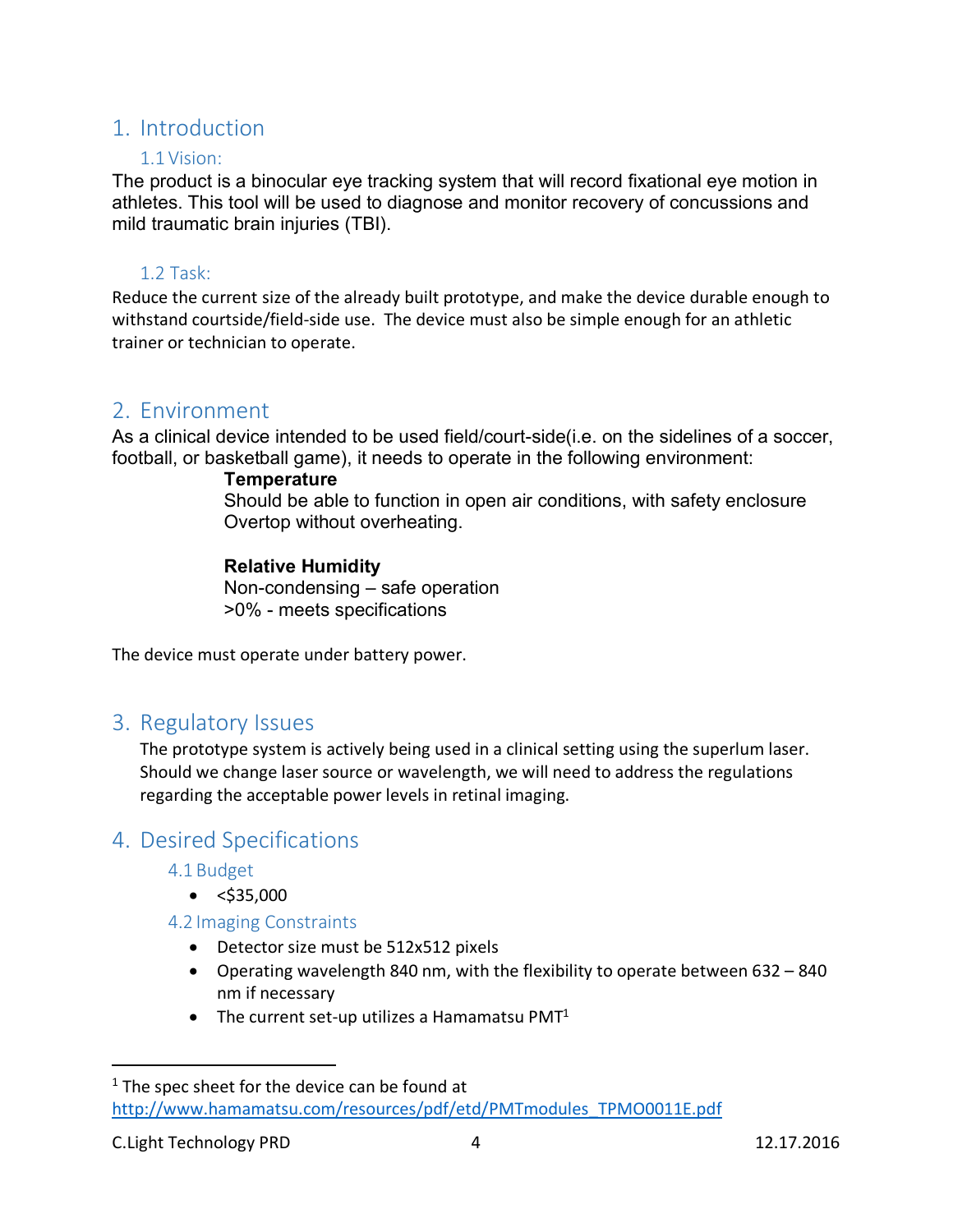### 4.3 Scanning Constraints

- $10^{\circ}$ ( ± 5°) Field of View
- Current Scanners
	- o Resonant Scanning must operate between 15 and 16 kHz
	- o Galvo Scanning must operate at 30 Hz scanning
		- Clean sawtooth wave generation
- Potential Scanner
	- o Replace the two scanners with a single MEMs scanner
	- o Working aperture of 1.2 mm

### 4.4 Performance Constraints

- 3 mm exit pupil size at the surface of the eye
- Diffraction limited system over the whole scan
- Adjustable Interpupilary Distance (IPD) ranging from 52 mm to 78 mm (this might be desired)
- 100 200 mm variable eye relief
- Limited beam wondering (less than 0.25 mm)

## 4.5 Size, Weight, and Durability Constraints

- The device must be smaller than the current 30x60 cm set-up and weigh less than the current set-up (~50 pounds)
- Ideally the device can be transported by hand
- Needs to be durable enough to survive use field-side or courtside

### 4.6Desired, but not Essential Features

• Varioptic Liquid Lens to correct for  $\pm$  10 diopters of imperfect vision



• The device be handheld

• The device to operate with a 1-micron wavelength

<sup>&</sup>lt;sup>2</sup> Varioptic's webpage found at http://www.varioptic.com/technology/liquid-lens-autofocus-af/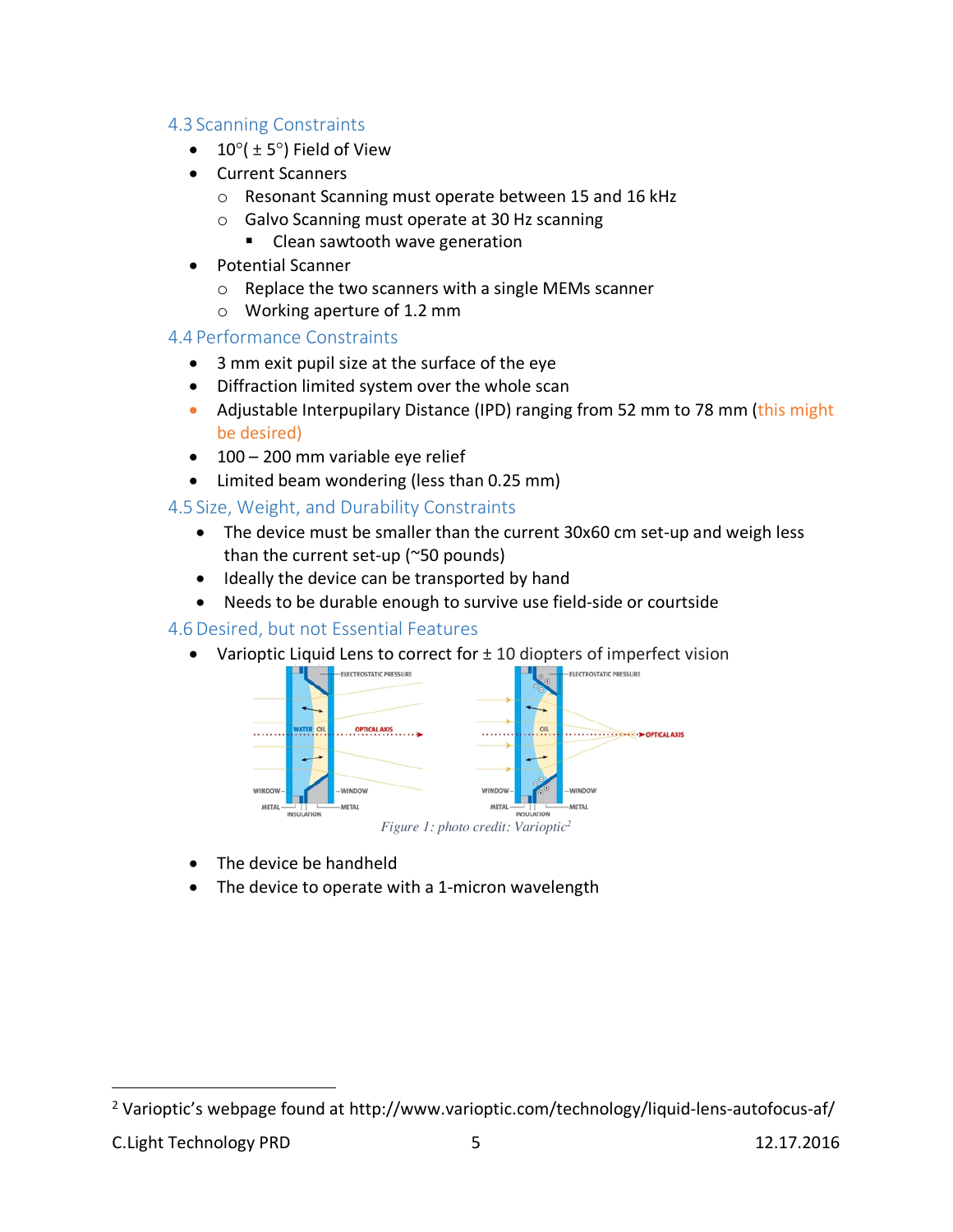# 5. Inspiration for the Project

## 5.1 Christy Sheehy's PHD project converted into a Binocular System



**Fig. 1.** Schematic layout of the binocular modification to the Tracking Scanning Laser Ophthalmoscope (modified from Sheehy et al., 2012). Mirror FM3 is placed at a retinal conjugate point, splitting the field into left

*Figure 23*

## 5.2 LaRocca Ultra Compact Handheld OCT/SLO Probe Design4

- The probe portion depicted below weighs 94 grams
- Only has  $a \pm 3.5^\circ$  Field of View
- Monocular design





<sup>&</sup>lt;sup>3</sup> Image from Stevenson and Sheehy paper

<sup>4</sup> All three images come from the LaRocca paper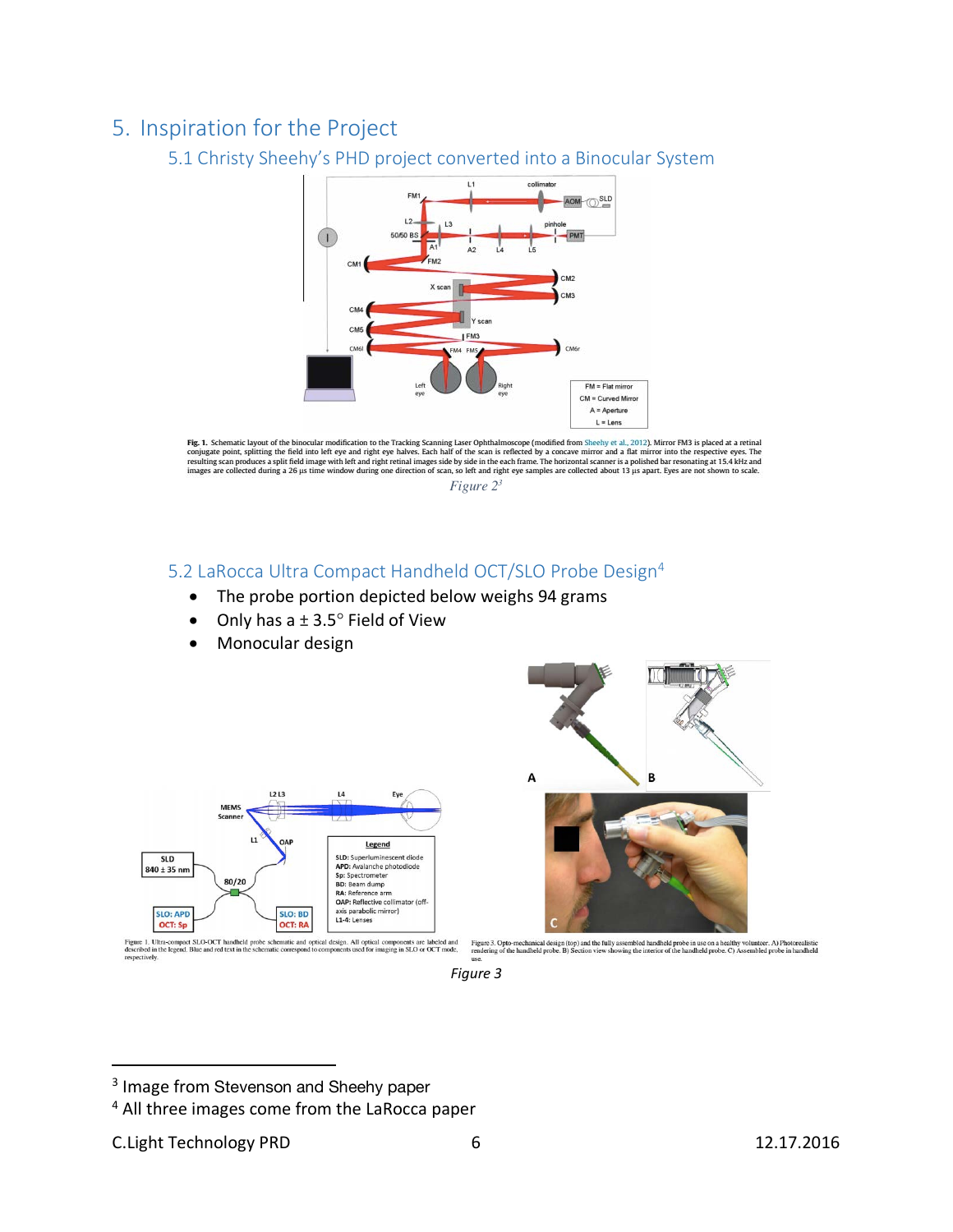

Figure 2. Spot diagrams (color coded for 3 wavelengths spanning 805 – 870 nm) for both SLO and OCT illumination on the retina of a model eye spanning a 7° FOV.

*Figure 4*

#### 5.3 Comparison of the two systems and the desired system

|                        | <b>Reflective</b><br><b>Binocular System</b> | <b>Refractive</b><br><b>Monocular System</b> | <b>Desired Product</b>              |
|------------------------|----------------------------------------------|----------------------------------------------|-------------------------------------|
| <b>FOV</b>             | 10 degrees                                   | 7 degrees                                    | 10 degrees                          |
| <b>Handheld</b>        | No                                           | Yes                                          | Yes                                 |
| Probe/scanner          |                                              | 94 grams                                     | Ideally $\langle 20 \text{ pounds}$ |
| weight                 | $\sim$ 50 pounds                             |                                              | Must be $<$ 50 pounds               |
| Cost                   | N/A                                          | N/A                                          | $<$ \$35,000                        |
| #scanning mirrors      | 2                                            |                                              | <b>TBD</b>                          |
| <b>Battery Powered</b> | No                                           | No                                           | Yes                                 |

# 6. Preliminary Ideas

#### 6.1Description

The device has been split into three main components, the front end optics (i.e. the optics that actually images the eye), the light delivery arm, and the light collection arm

#### 6.2 Front End Optics

The portion of the device that relays the pupils and images the retina.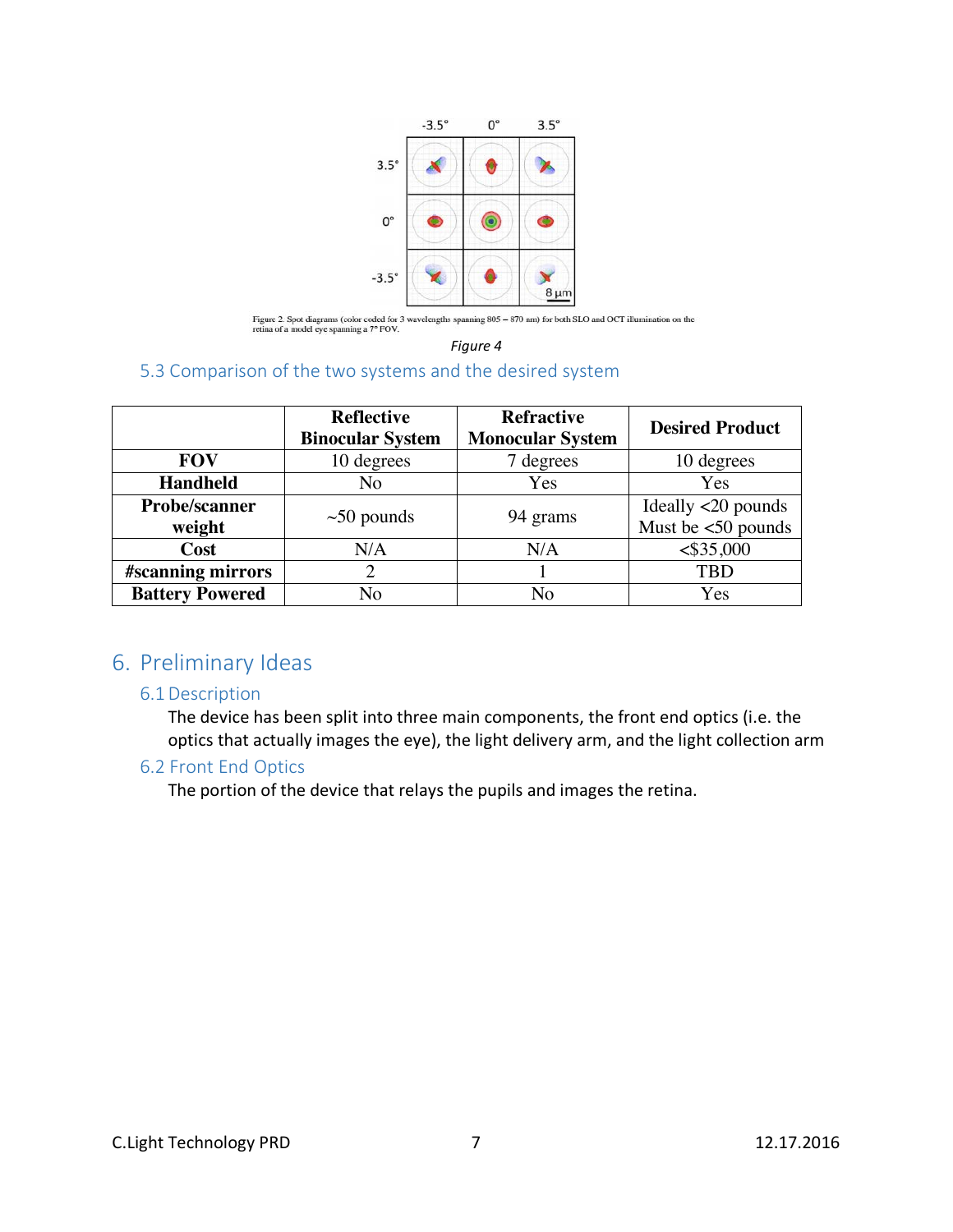

Figure 5: Our system takes inspiration from the Compact Hand-held design and this is one of the preliminary sketches. The L4 lens refers to the liquid lens, which is one of the desired features, but not a required on. This sketch shows the probe for one eye. If we were to do the system in this manner we would need two probes, including to MEMs scanning mirrors



Figure 6: This method would require only one MEMs, but the alignment would be significantly more difficult. The ability to adjust the eyepieces to fit any person would also become more challenging as the path length for each eye must remain a fixed distance

The customer has decided that they prefer the system depicted in figure 5, but would like another pupil relay to have more control of the alignment in the design.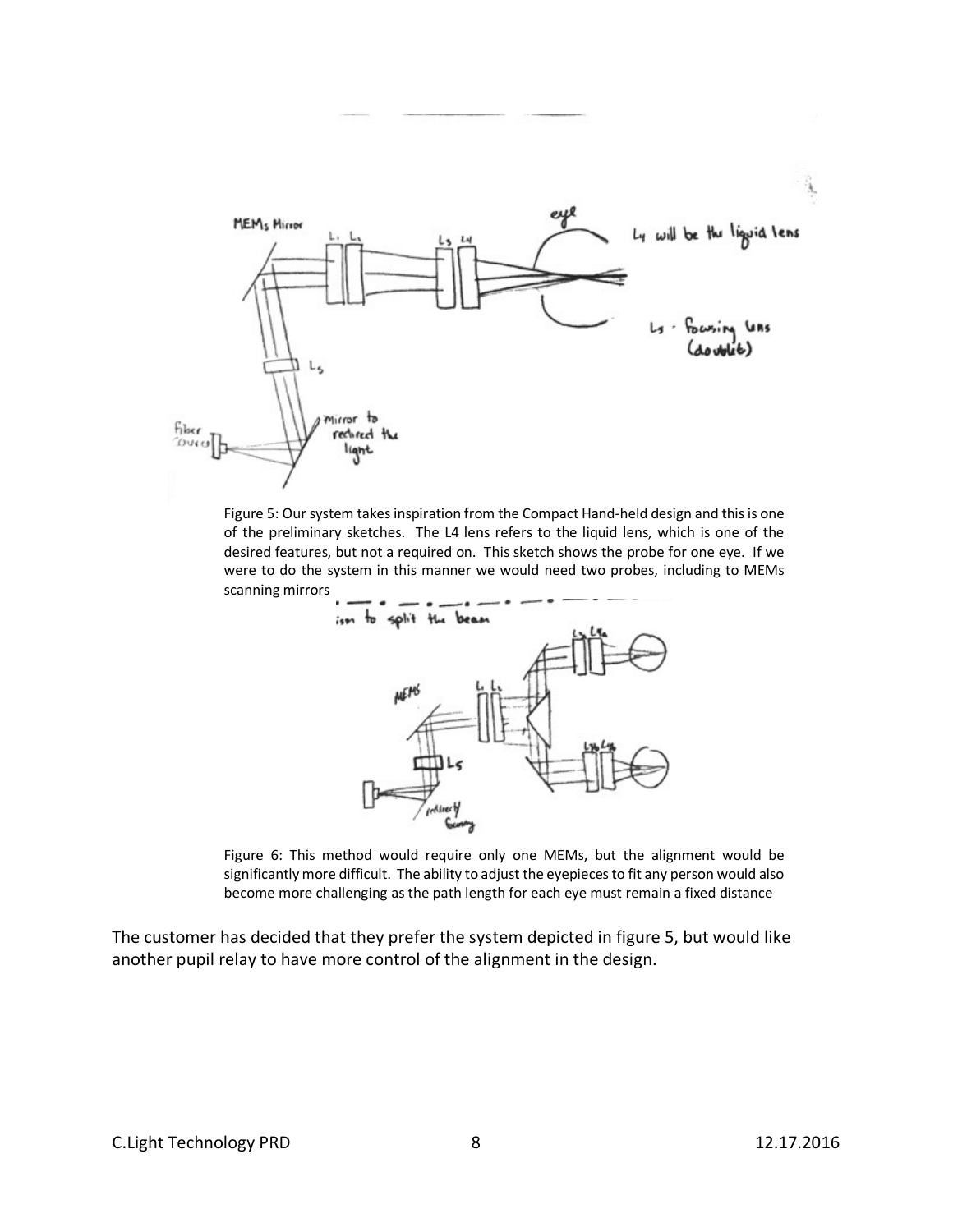#### 6.3 Light Delivery Arm



Figure 7: The light comes from a single source and is separated into a left and right path by a knife edge prism





The customer has decided that they would like the fiber coupled option illustrated on the left side of Figure 8.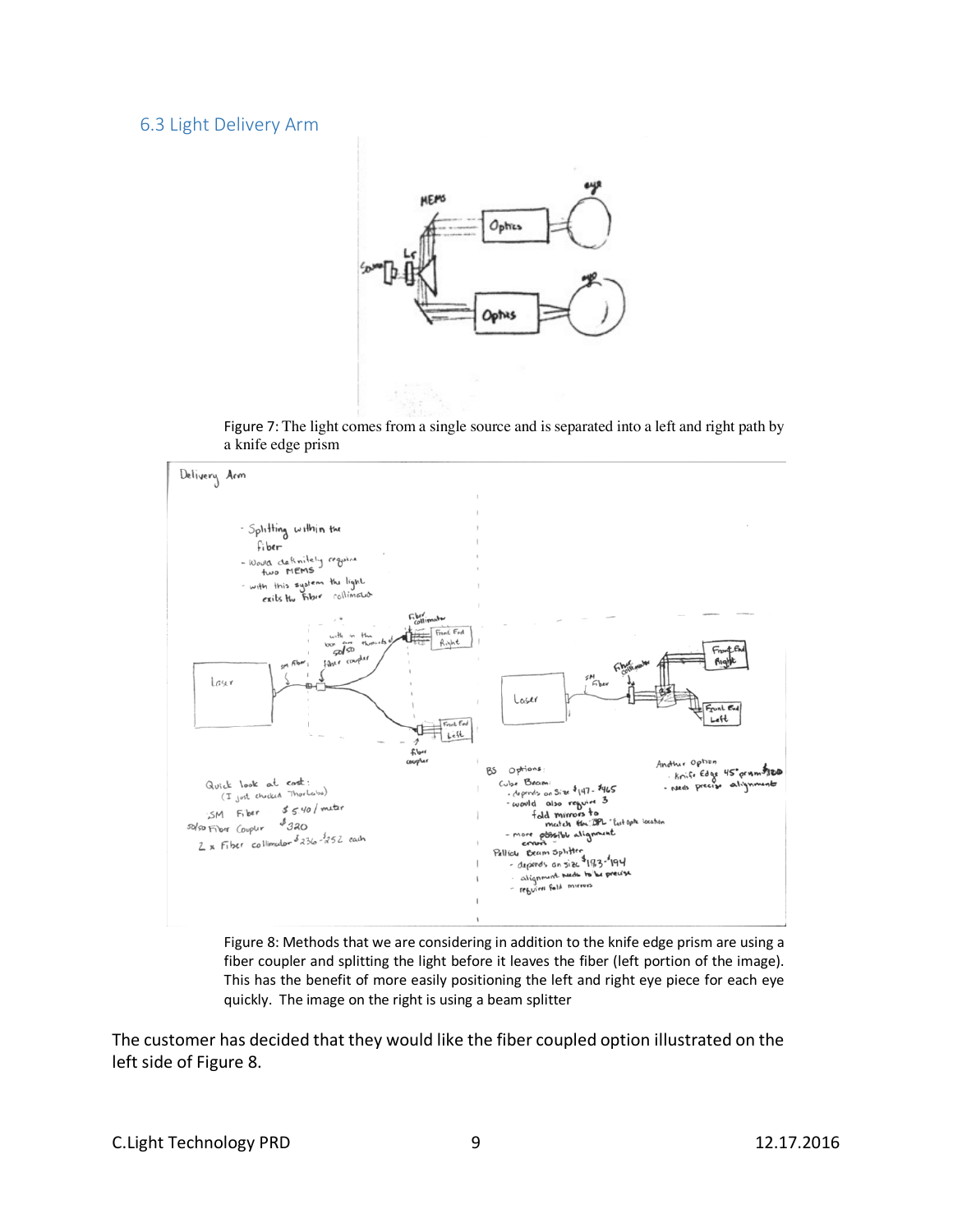#### 6.4Light Collection Arm



Figure 9: In order to collect the light, we plan on using beam splitters to redirect the light and then collect it into an multimode optical fiber to relay it to the PMT in order to image the retina.

The customer has indicated that as long as we remain in the budget, we may use two PMTs (or whichever detector we choose) in order to image both eyes simultaneously, which negates the need for an optical fiber relay.

## 7. Not Responsible For

• Software development to decipher the image

### 8. Schedule

#### 8.1 January

11 – 13: Trip to C.Light technologies, Berkeley, CA to present the idea to the company.

25: Detailed Design Review (DDR) of the Front End Optical design

30: DDR of the Light Collection and Delivery Arms, order necessary materials

#### 8.2 February

8: DDR of the Opto-mechanical Components and the Enclosure Design (consult a mechanical engineering advisor for the enclosure design) Remainder of February: Order Necessary parts and materials

#### 8.3 March

15: Begin Assembly of the device

22: Preliminary Testing of the Device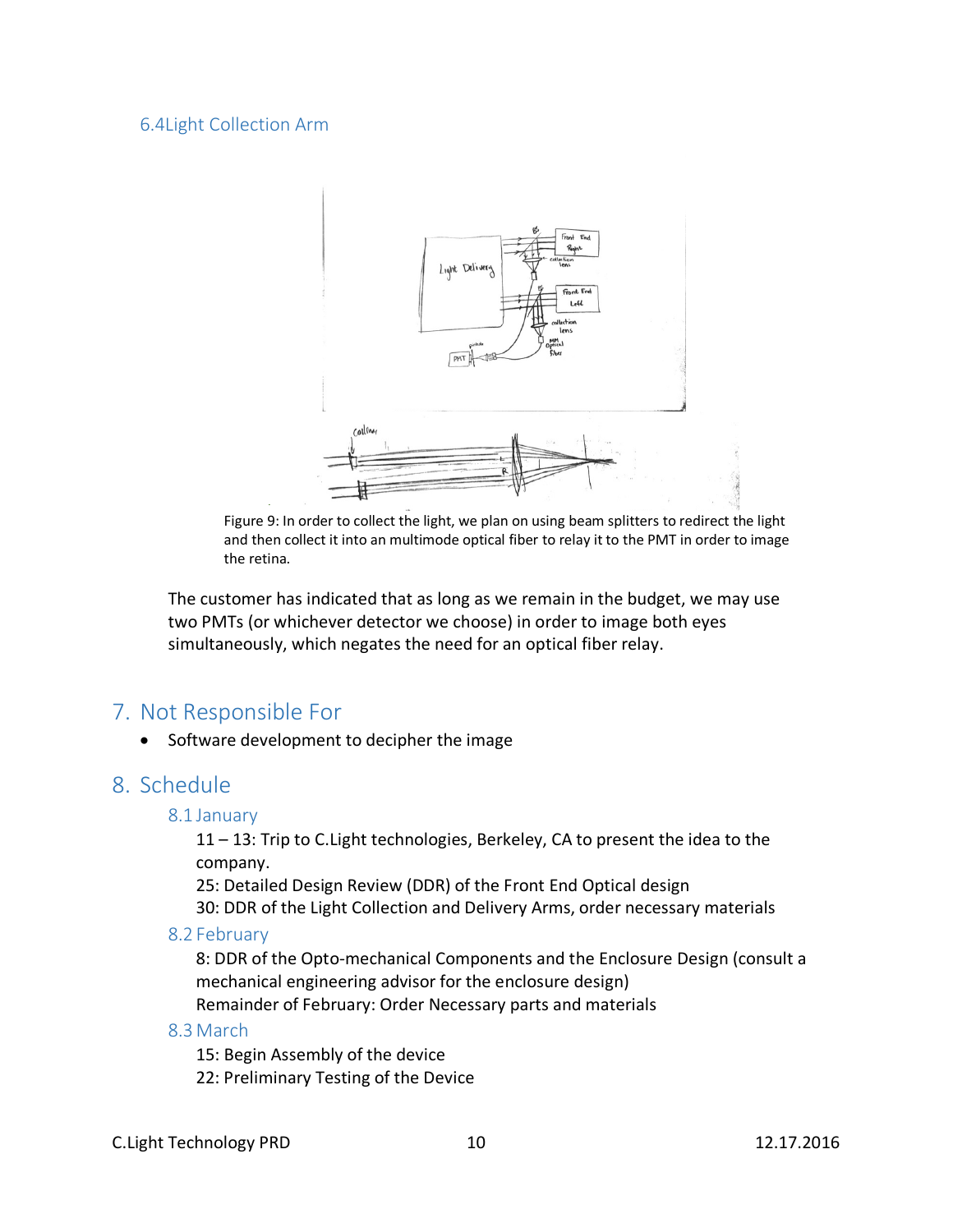## 8.4 April

Testing the device

8.5 May

Design Day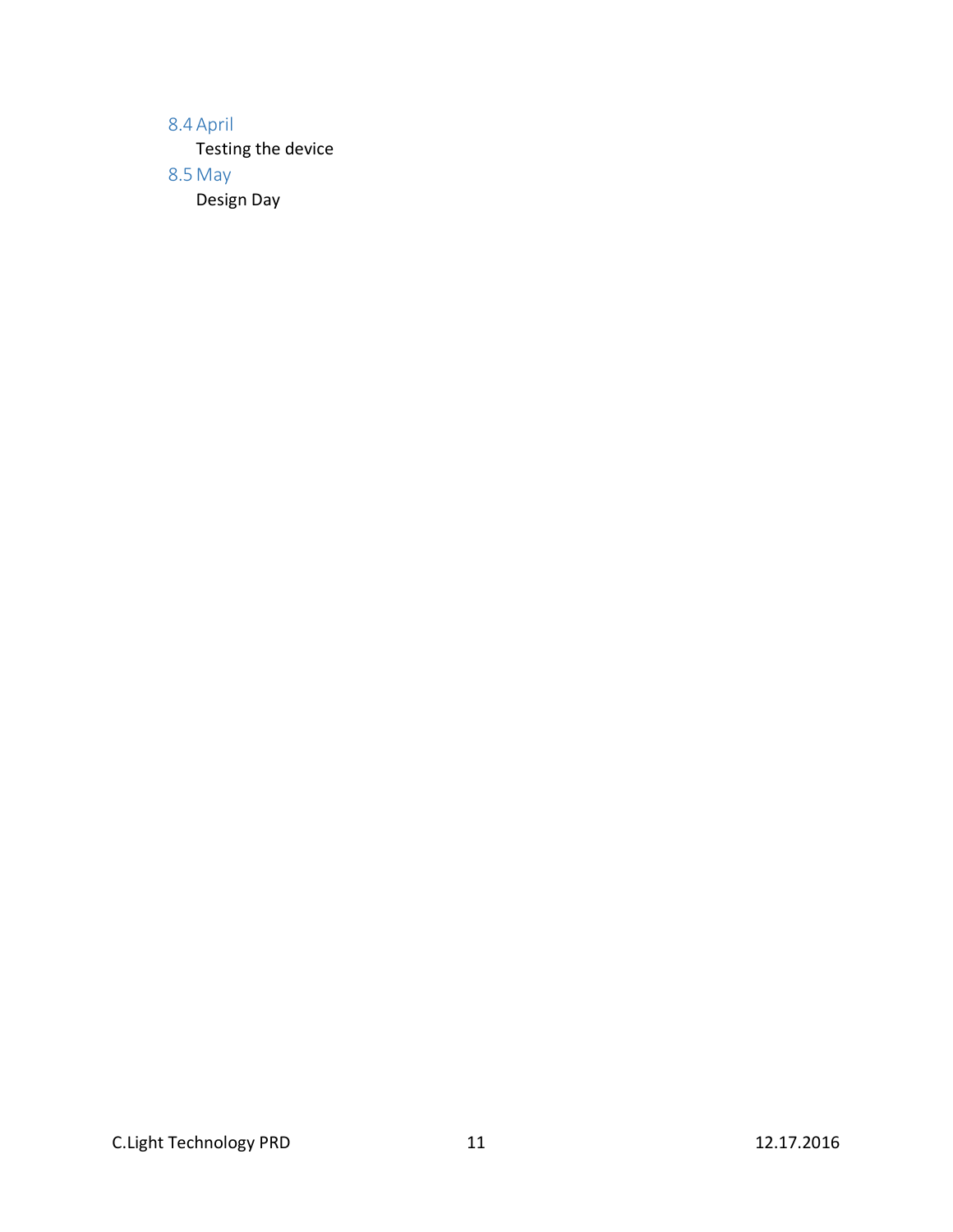# Appendix A

In relation to our product:

Our initial thought was trying to reduce the amount of mirrors that are used in her design such that we can decrease the weight and size, but it was not enough so that the device can be hand held. Thus, we decided to look for other similar designs, that used refractive relays instead of reflective ones. The number of elements could also not be reduced as the scanning mirrors need to remain in pupil conjugate positions in order to correctly scan and de-scan the retinal image.

#### **Abstract:**

The development of high magnification retinal imaging has brought with it the ability to track eye motion with a precision of less than an arc minute. Previously these systems have provided only monocular records. Here we describe a modification to the Tracking Scanning Laser Ophthalmoscope (Sheehy et al., 2012) that splits the optical path in a way that slows the left and right retinas to be scanned almost simultaneously by a single system. A mirror placed at a retinal conjugate point redirects half of each horizontal scan line to the fellow eye. The collected video is a split image with left and right retinas appearing side by side in each frame. Analysis of the retinal motion in the recorded video provides an eye movement trace with very high temporal and spatial resolution. Results are presented from scans of subjects with normal ocular motility that fixated steadily on a green laser dot. The retinas were scanned at 4 eccentricity with a 2 square field. Eye position was extracted offline from recorded videos with an FFT based image analysis program written in Matlab. The noise level of the tracking was estimated to range from 0.25 to 0.5 arc min SD for three subjects. In the binocular recordings, the left eye/right eye difference was 1–2 arc min SD for vertical motion and 10–15 arc min SD for horizontal motion, in agreement with published values from other tracking techniques.



from Sheehy et al., 2012). Mirror FM3 is placed at a retinal conjugate point, splitting the field into left eye and right eye halves. Each half of the scan is reflected by a concave mirror and a flat mirror into the respective eves. The resulting scan produces a split field image with left and right retinal images side by side in the each frame. The horizontal scanner is a polished bar resonating at 15.4 kHz and images are collected during a 26 us time window during one direction of scan, so left and right eye samples are collected about 13 us apart. Eyes are not shown to scale

Figure 1: Our customer's current design for a reflective Binocular System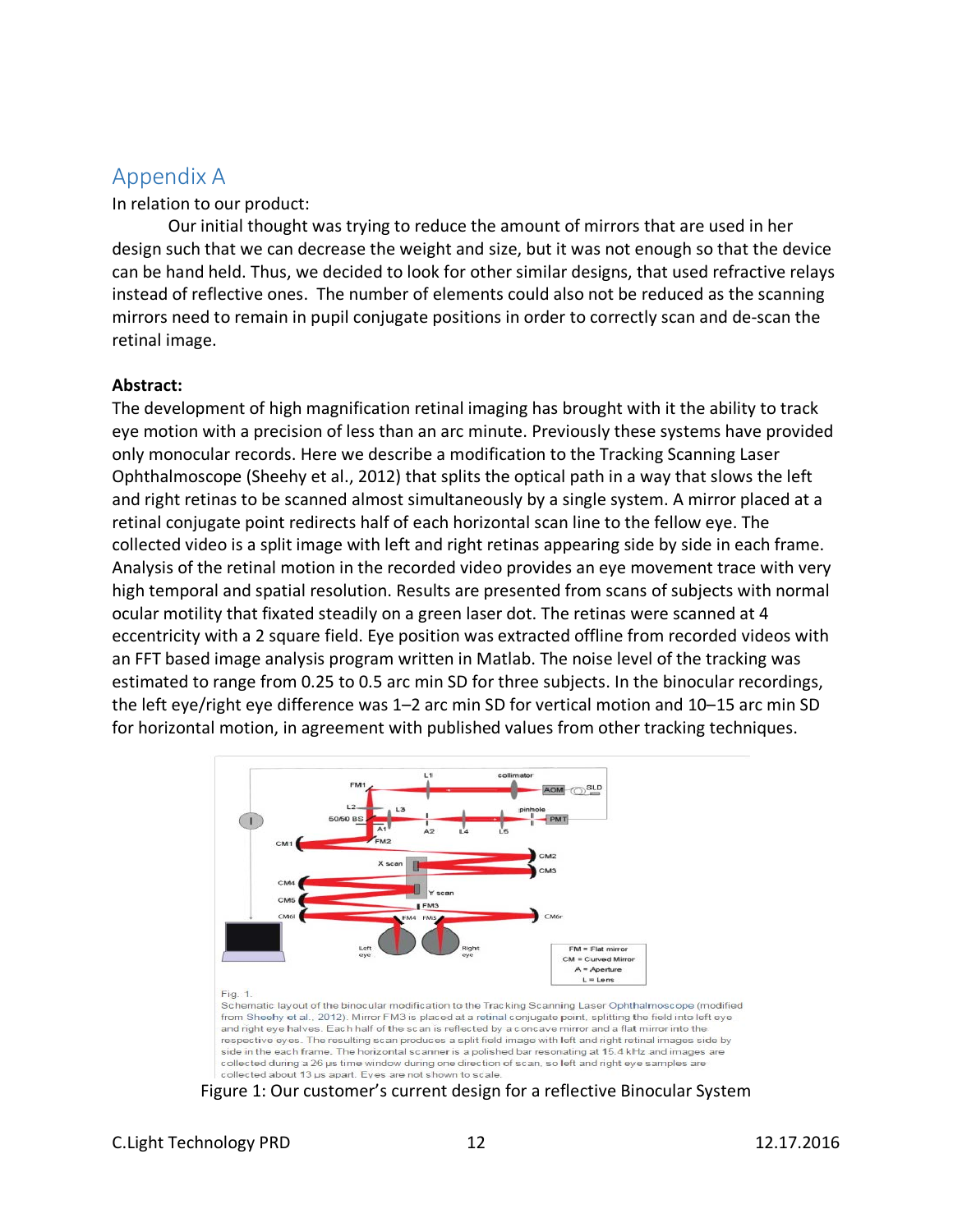# Appendix B

In relation to our product:

This scholarly article is our inspiration and starting point for our design. It is light weight, handheld and capable to capture the retinal imaging. Through this paper, we see the potential of making our project possible and apply to normal adults. The challenges in adapting this approach to work for our design is that we need to expand the field of view and create it in a way that both eyes can by imaged simultaneously.

#### Abstract:

Handheld scanning laser ophthalmoscopy (SLO) and optical coherence tomography (OCT) systems facilitate imaging of young children and subjects that have difficulty fixating. More compact and lightweight probes allow for better portability and increased comfort for the operator of the handheld probe. We describe a very compact, novel SLO and OCT handheld probe design. A single 2D microelectromechanical systems (MEMS) scanner and a custom optical design using a converging beam prior to the scanner permitted significant reduction in the system size. Our design utilized a combination of commercial and custom optics that were optimized in Zemax to achieve near diffraction-limited resolution of 8 µm over a 7° field of view. The handheld probe has a form factor of 7 x 6 x 2.5 cm and a weight of only 94 g, which is over an order of magnitude lighter than prior SLO-OCT handheld probes. Images were acquired from a normal subject with an incident power on the eye under the ANSI limit. With this device, which is the world's lightest and smallest SLO-OCT system, we were able to visualize parafoveal cone photoreceptors and nerve fiber bundles without the use of adaptive optics.



Figure 1: Layout of the design with spot diagram color coded for three wavelengths for both SLO and OCT illuminating on to the retinal with a field of view of 7 degrees.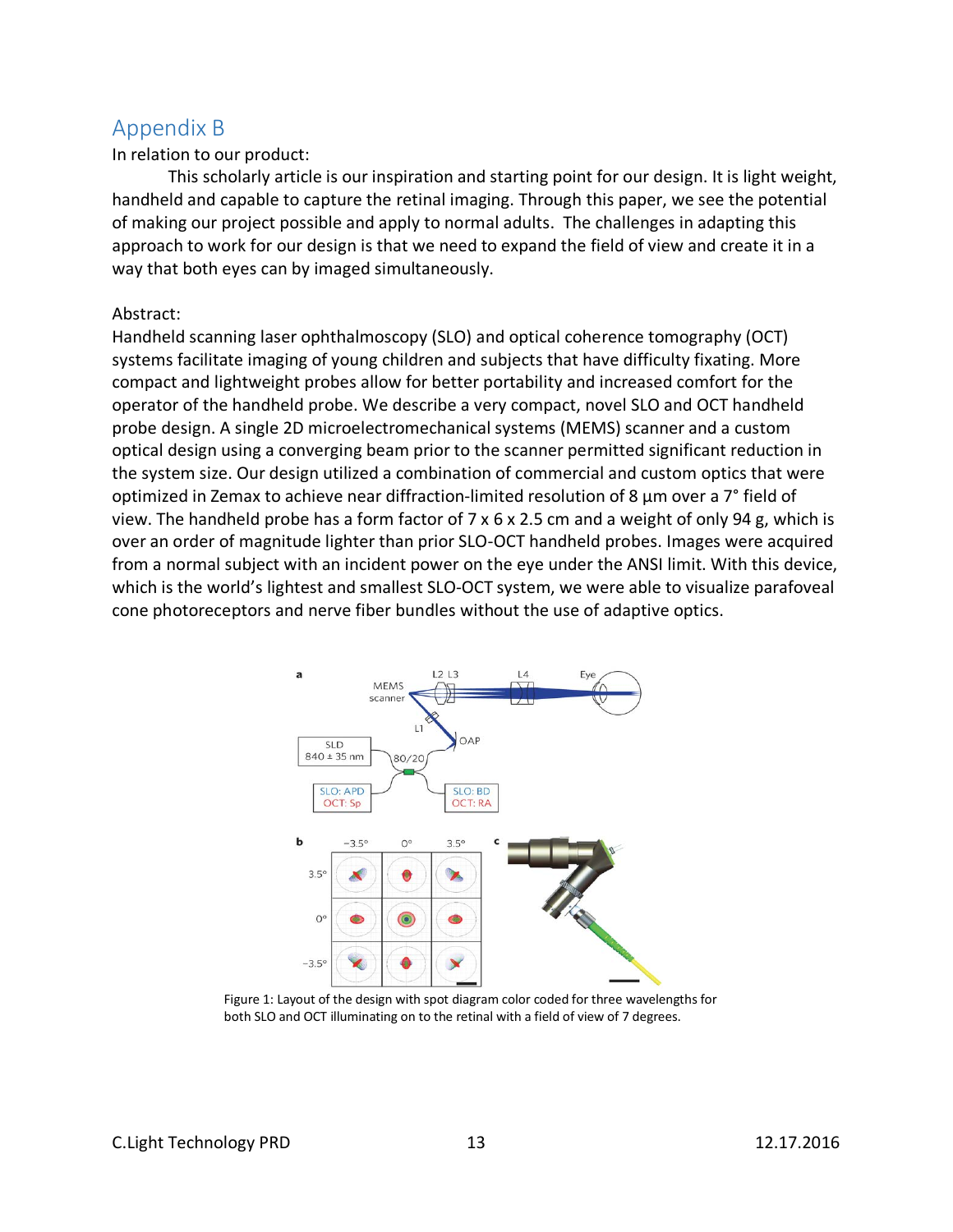

Figure 2: quality of images that is captured by the device.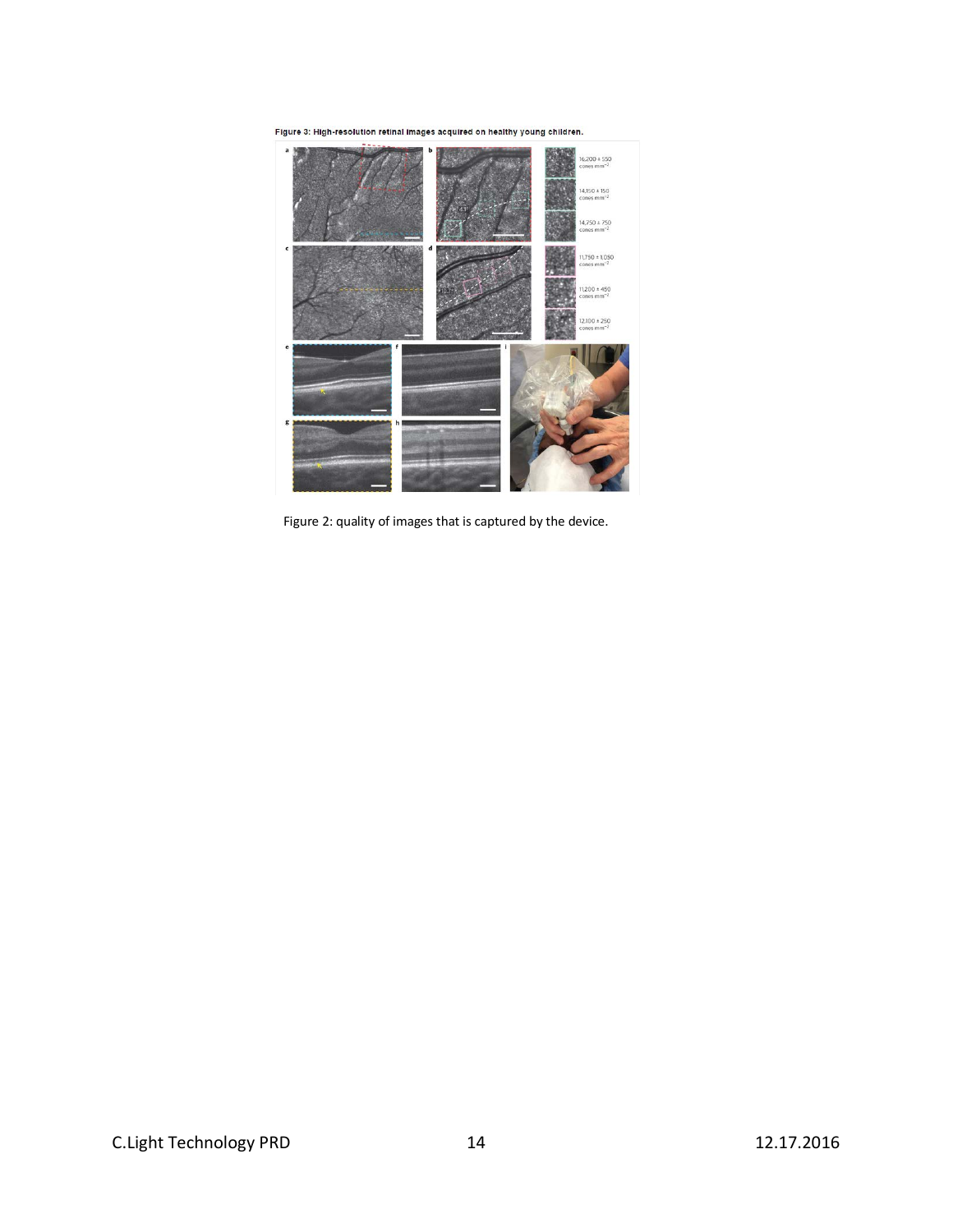# Appendix C

The current laser source for C.Light's device. This laser is for table-top use and is not ideal for a more compact handheld design, but it is the starting point for choosing another laser.

Superlum M-S-series BroadLighters. Benchtop Broadband Light Source



Superlum, Unit B3, Fota Point Enterprise Park, Carrigtwohill, Co. Cork, Ireland. Phone: +353 21 4533666, Fax: +353 21 4533026, Web site: www.superlumdiodes.com, E-mail: sales@superlum.ie.